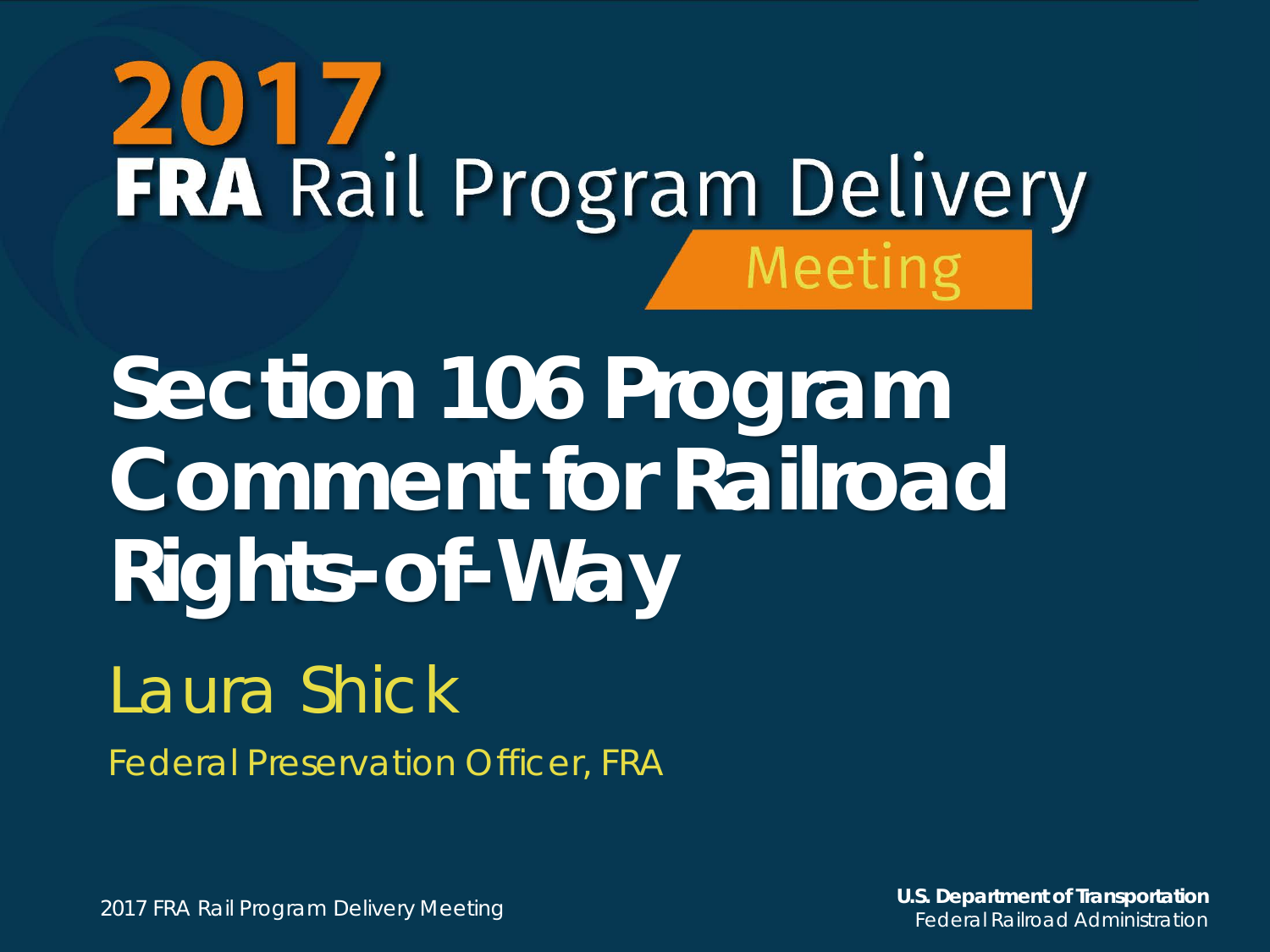# Section 106 of the National Historic Preservation Act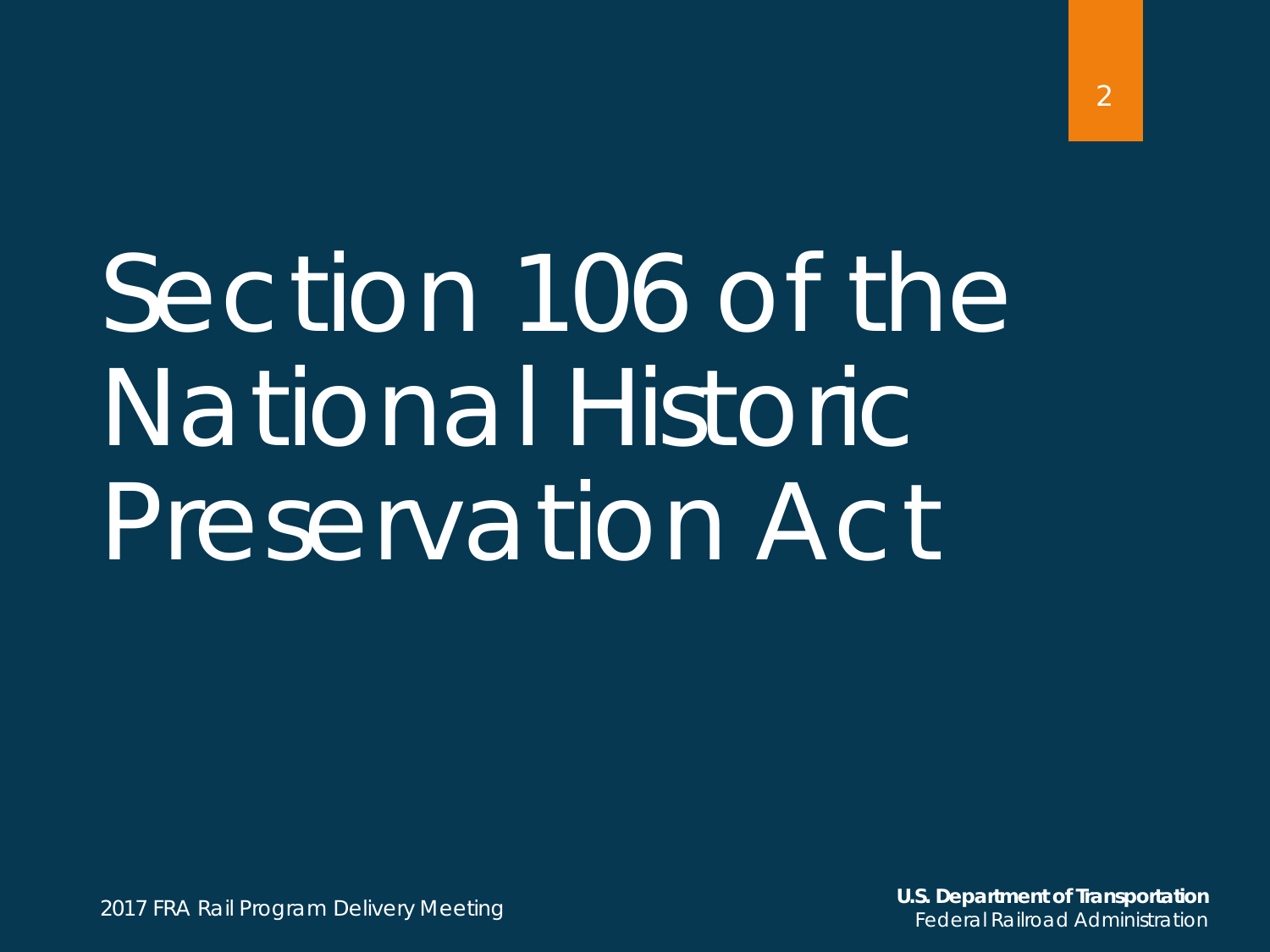#### **Section 106 of the National Historic Preservation Act**

Requires federal agencies to take into account the effects of undertakings they carry out, license, permit, or assist on historic properties and provide the Advisory Council on Historic Preservation (ACHP) a reasonable opportunity to comment with regard to such undertakings.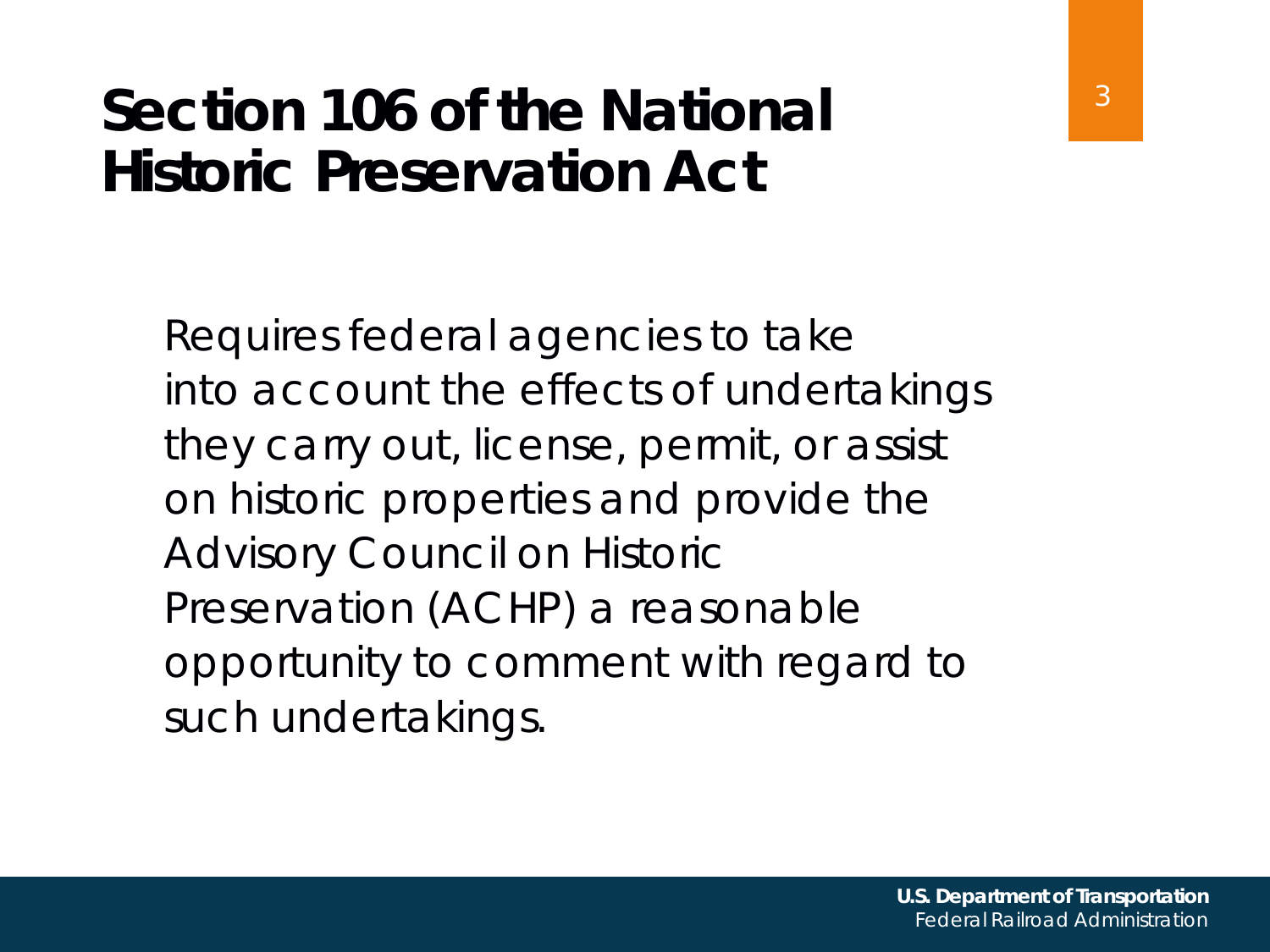#### **Section 106 of the National Historic Preservation Act**

Historic properties are those that are listed on the National Register of Historic Places (NRHP) or eligible for such listing. Examples include:

- Depots and stations
- Passenger boarding platforms and canopies
- Bridges
- Tunnels
- **Culverts**
- Communications, signal, and power supply buildings and infrastructure
- (Railroad corridor as a linear historic resource)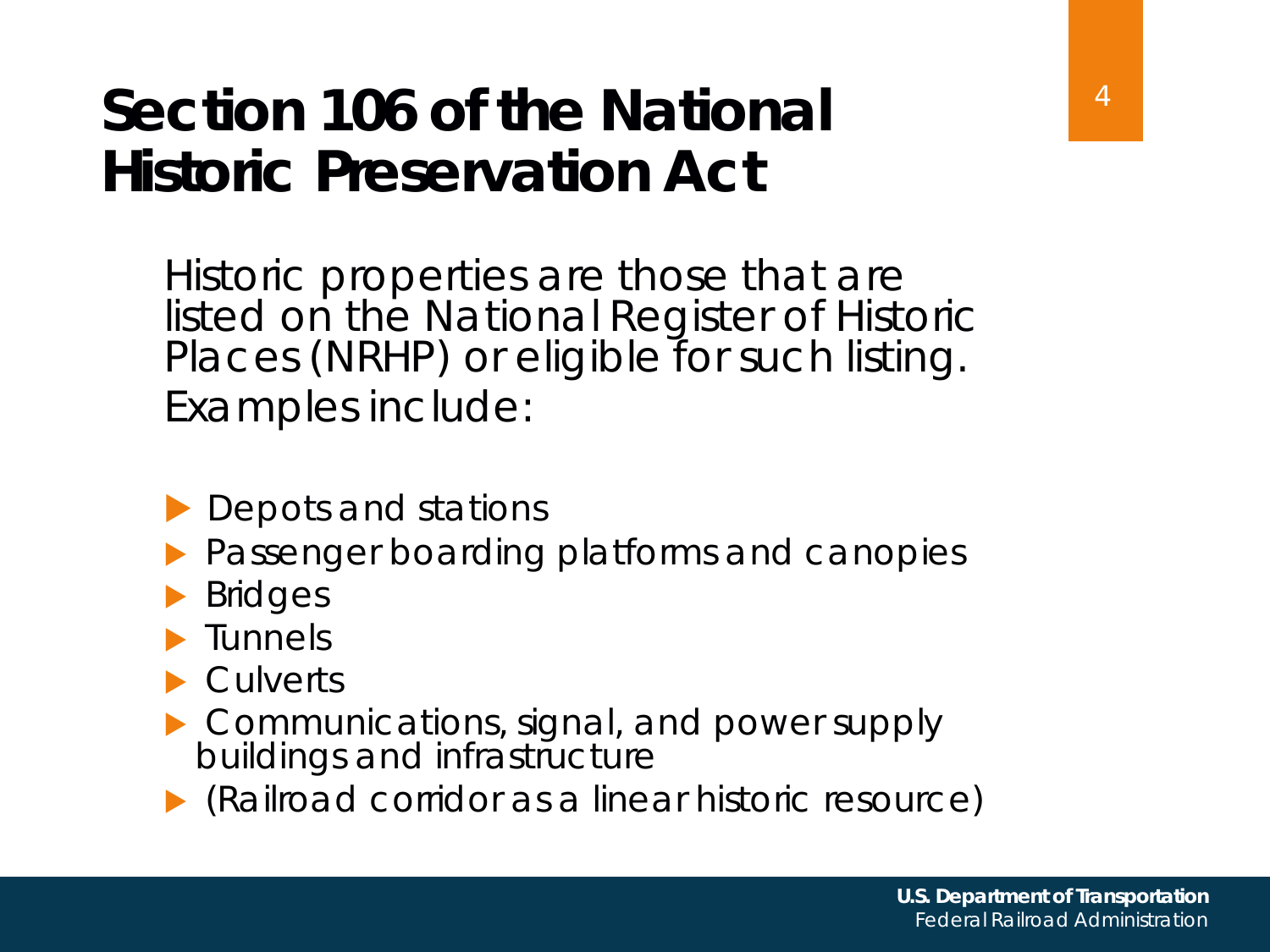# Section 11504 of the FAST Act

**U.S. Department of Transportation** Federal Railroad Administration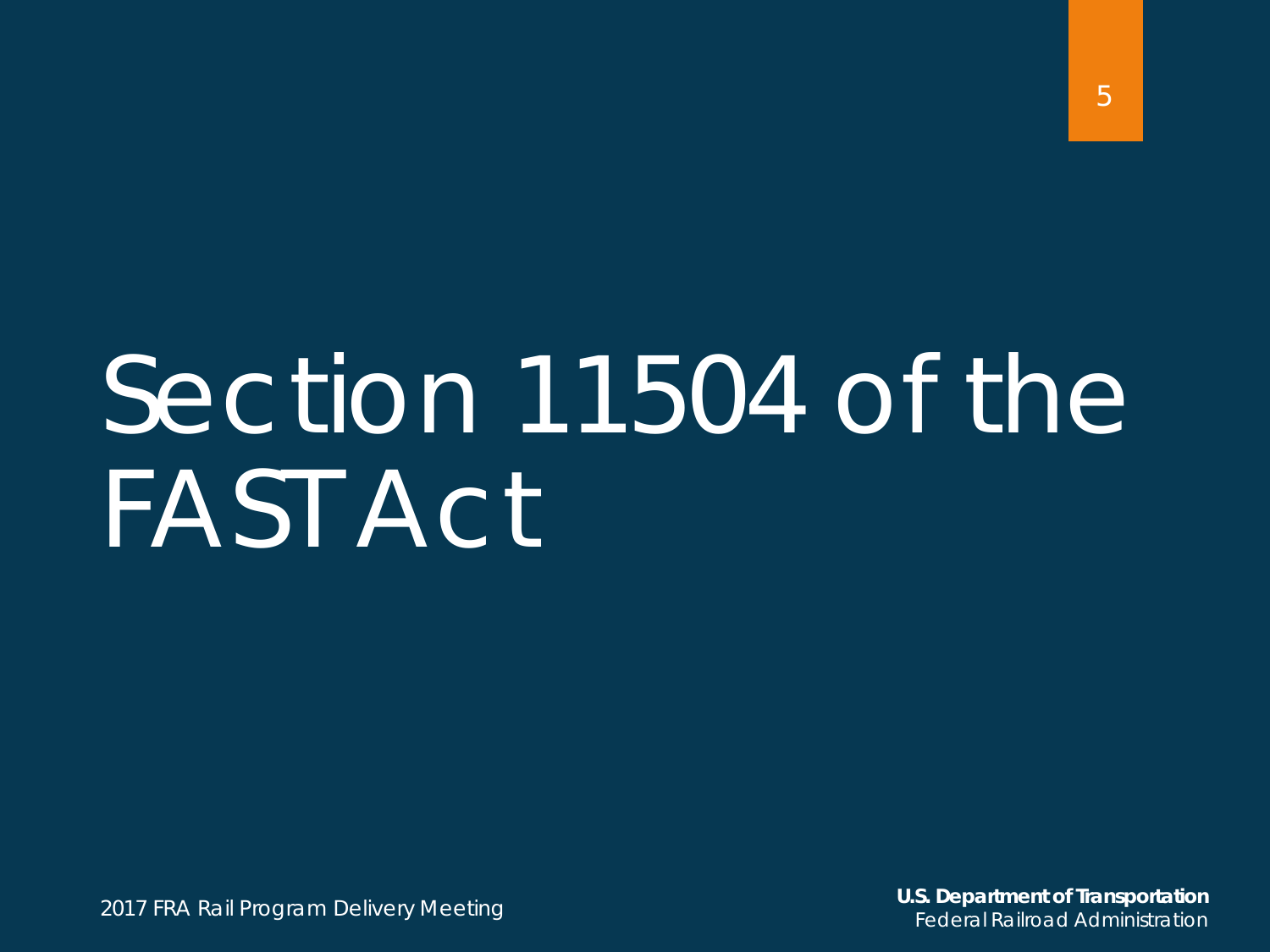### **FAST Act – December 2015**

Section 11504 of the Fixing America's Surface Transportation Act (FAST Act) mandated the development of a **Section 106 exemption for railroad rights-of-way** that is consistent with the exemption for interstate highways approved by the ACHP in March 2005.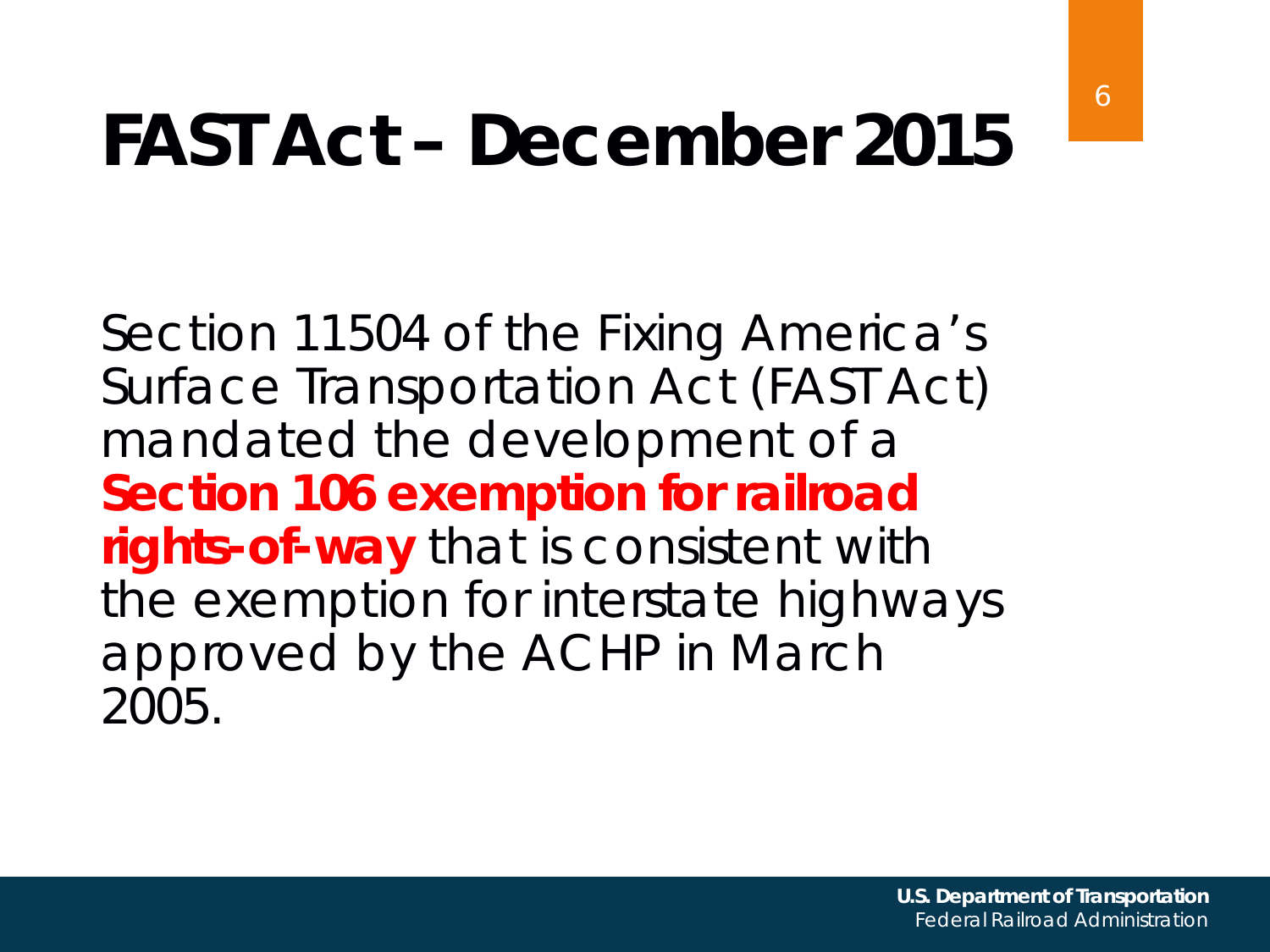# Section 106 Program Alternatives: Program Comment

2017 FRA Rail Program Delivery Meeting

**U.S. Department of Transportation** Federal Railroad Administration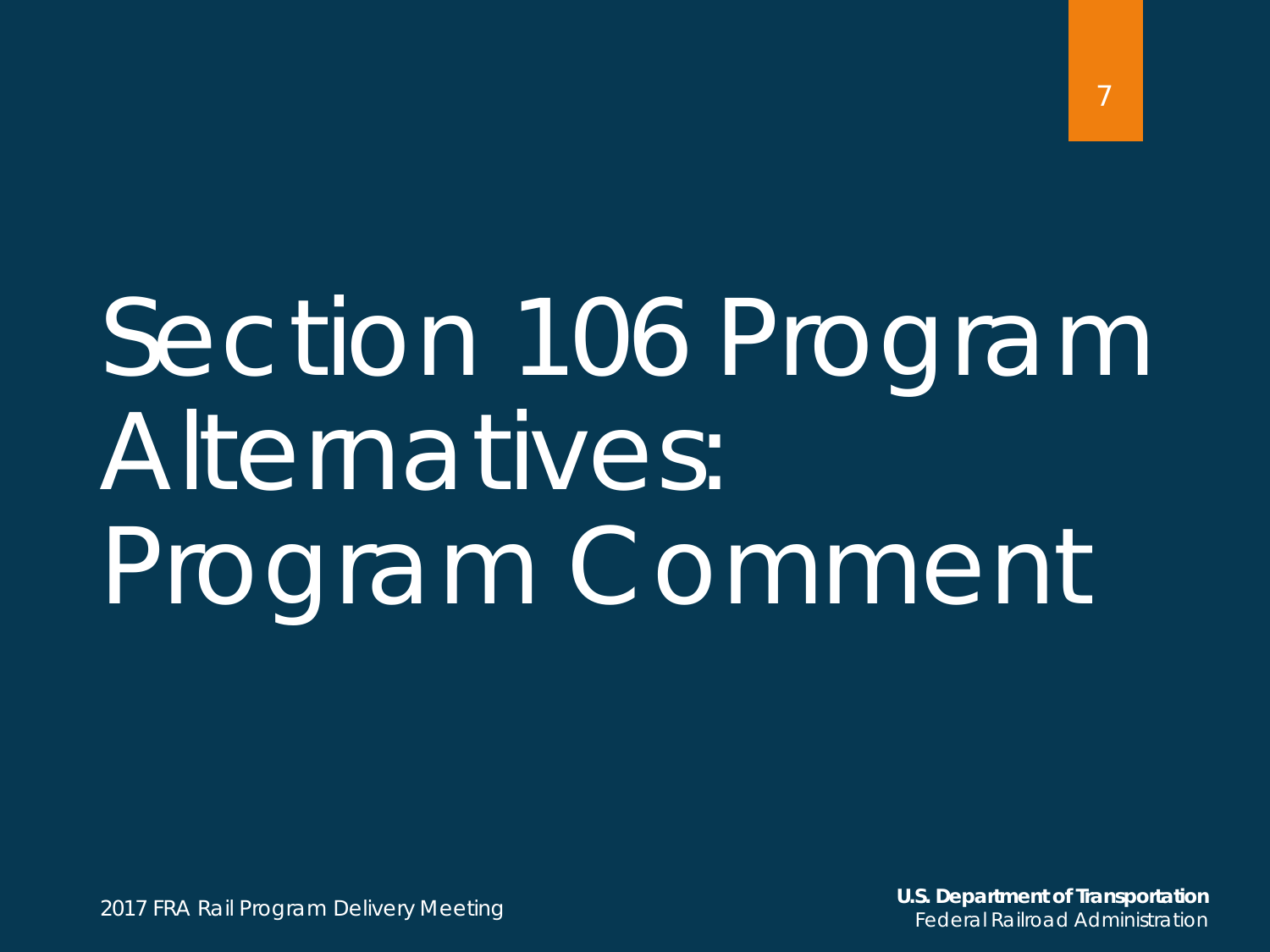#### **Section 106 Program Alternatives**

**The ACHP's regulations for implementing** Section 106 (36 CFR 800.14) provide for alternate means that agencies can use to comply with Section 106 and to tailor the Section 106 process to meet their needs.

▶ Section 106 Program Alternatives include:

- Exemption (36 CFR 800.14(c))
- Program comment (36 CFR 800.14 (e))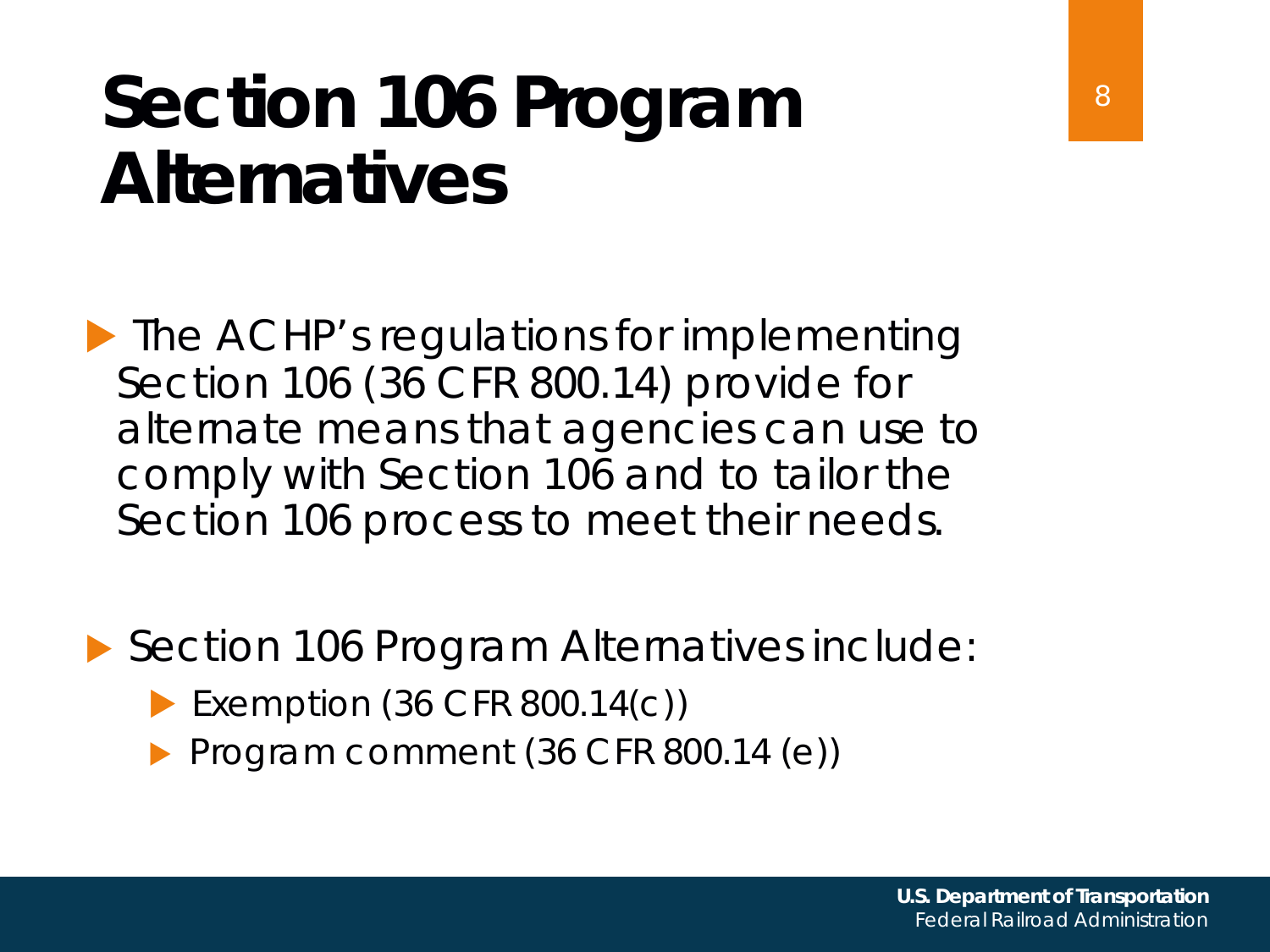### **Program Comment: Two-Part Approach**



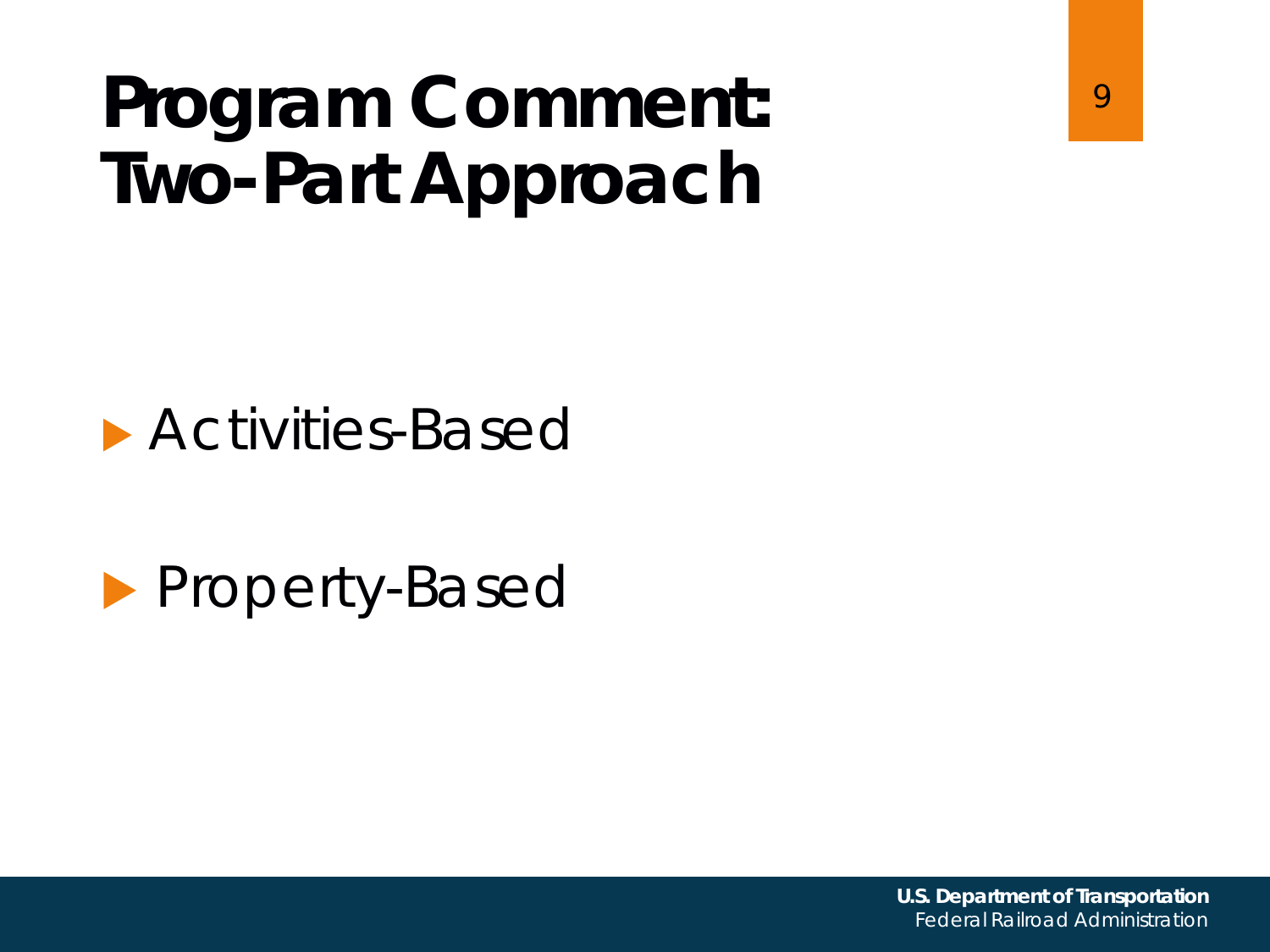## **Part 1: Exempt Activities**

▶ The proposed Program Comment includes a comprehensive list of activities that would be exempt from Section 106 review because, based on years of USDOT experience, the activities have typically not resulted in adverse effects to historic railroad properties.

**Focus is on maintenance, repair, and** upgrades that are necessary to keep railroads operating safely and reliably.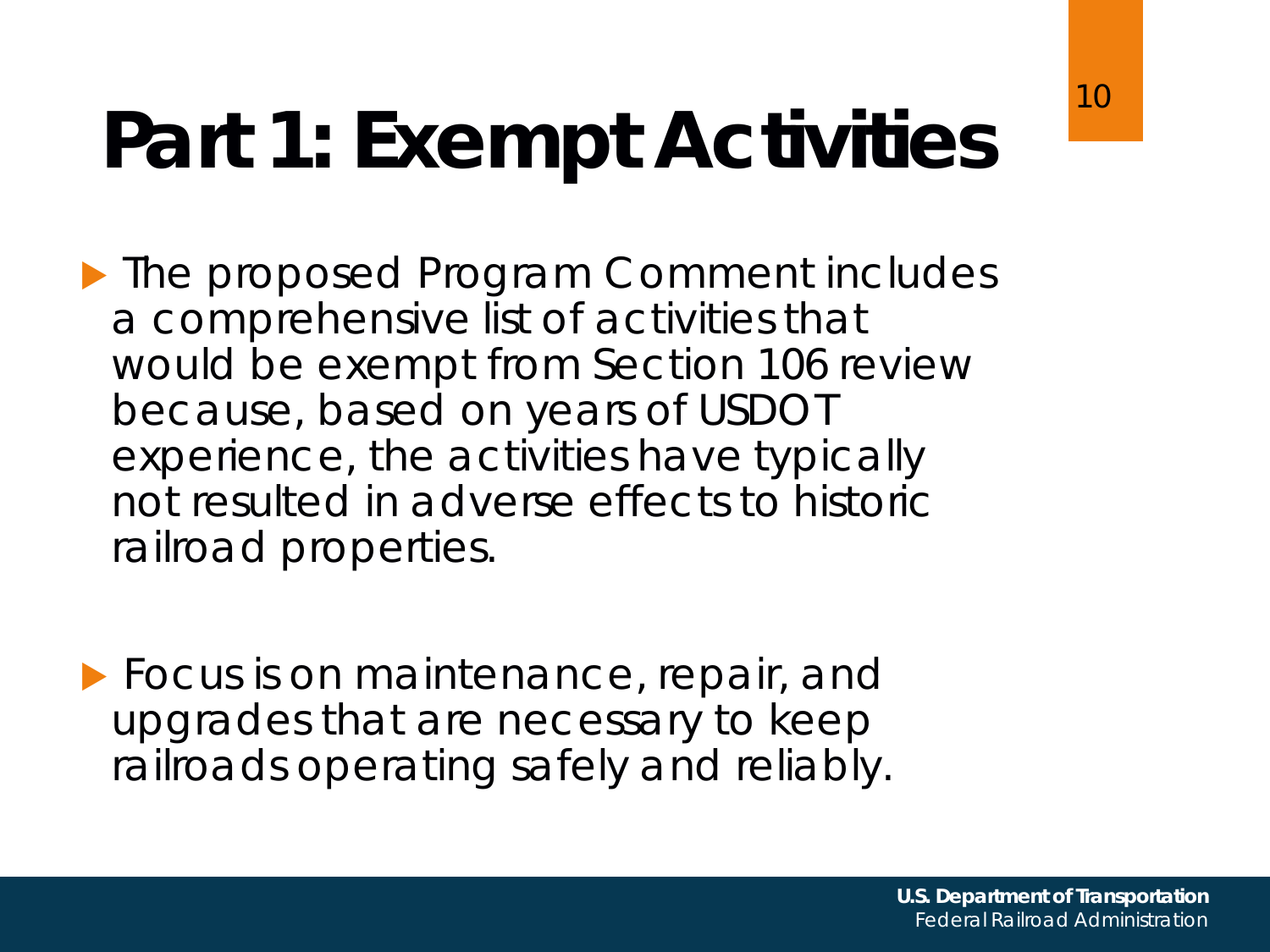## **Part 2: Property-Based**

- ▶ Optional Project Sponsor-led approach to identify "important historic rail properties."
	- ▶ Defined section of ROW
	- ▶ In consultation with FRA, State Historic Preservation Officers, local governments, railroad owners and operators, local historic preservation organizations, railroad enthusiast groups, and other relevant stakeholders.

11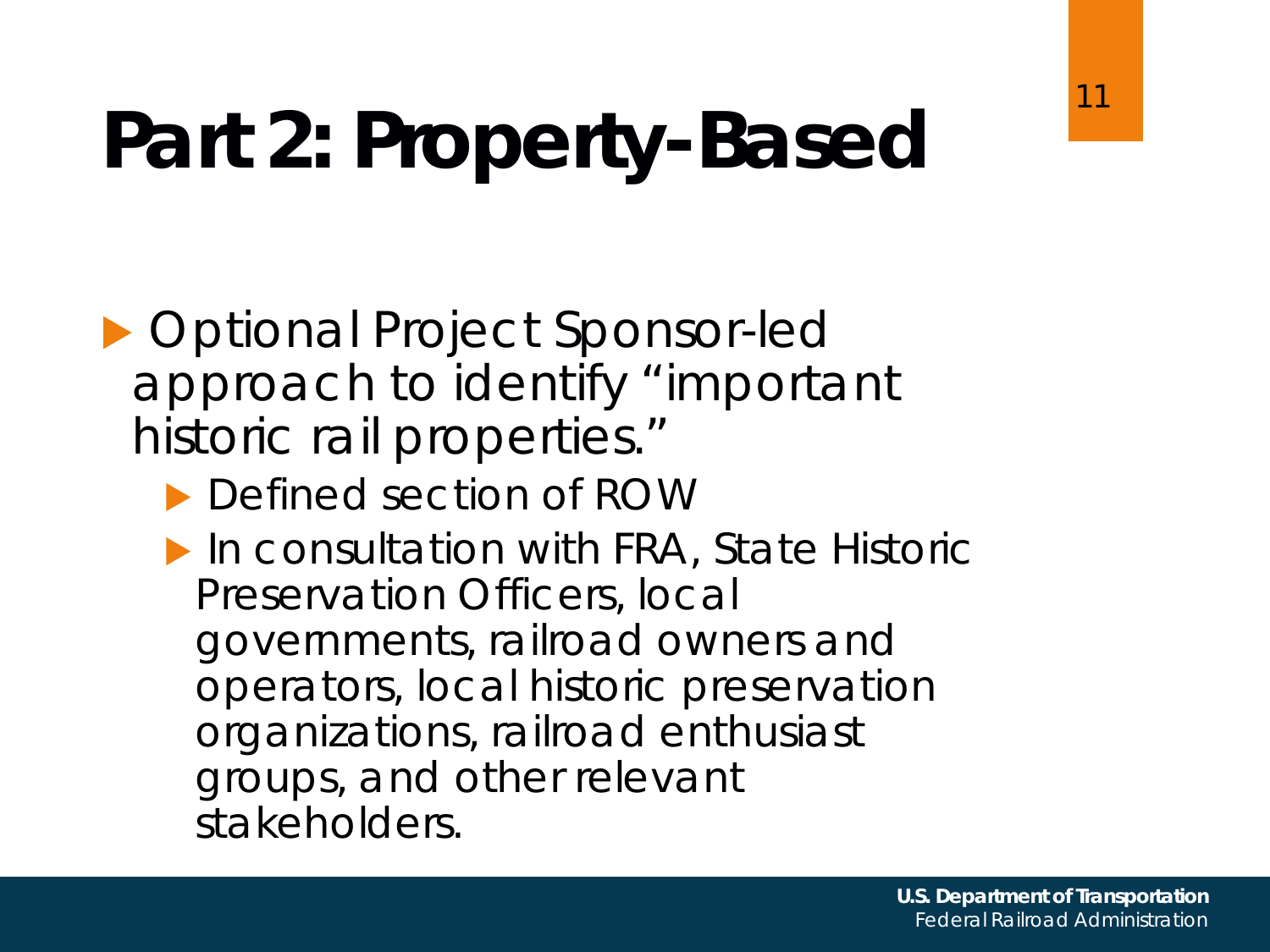## **Part 2: Property-based (con't)**

**Activities of any nature that would affect** any railroad infrastructure in existing ROW that is not included on the FRA-approved<br>list of "important historic rail properties" would *not* be subject to future Section 106 review.

Activities that go beyond the exempted activities (part 1) and would affect a rail property that is included on the FRA- approved list of "important historic rail properties" would remain subject to Section 106 review in order to appropriately consider ways to avoid, minimize, or mitigate adverse effects to such *important* historic rail properties.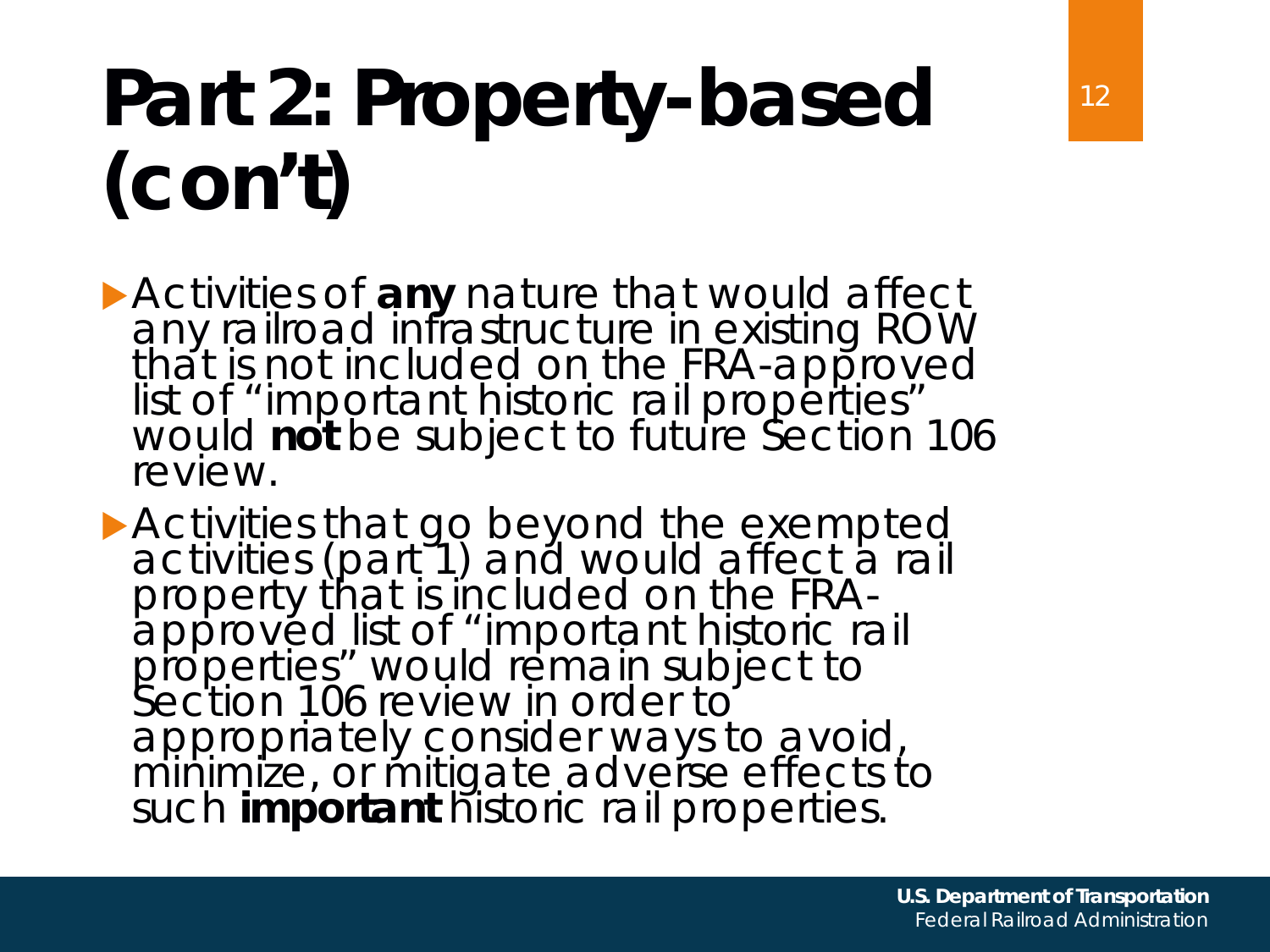#### **What the Proposed Program Comment Covers**

Transportation-related undertakings in existing ROW that are for the intended purpose of routine maintenance, improvements, and upgrades to railroad infrastructure.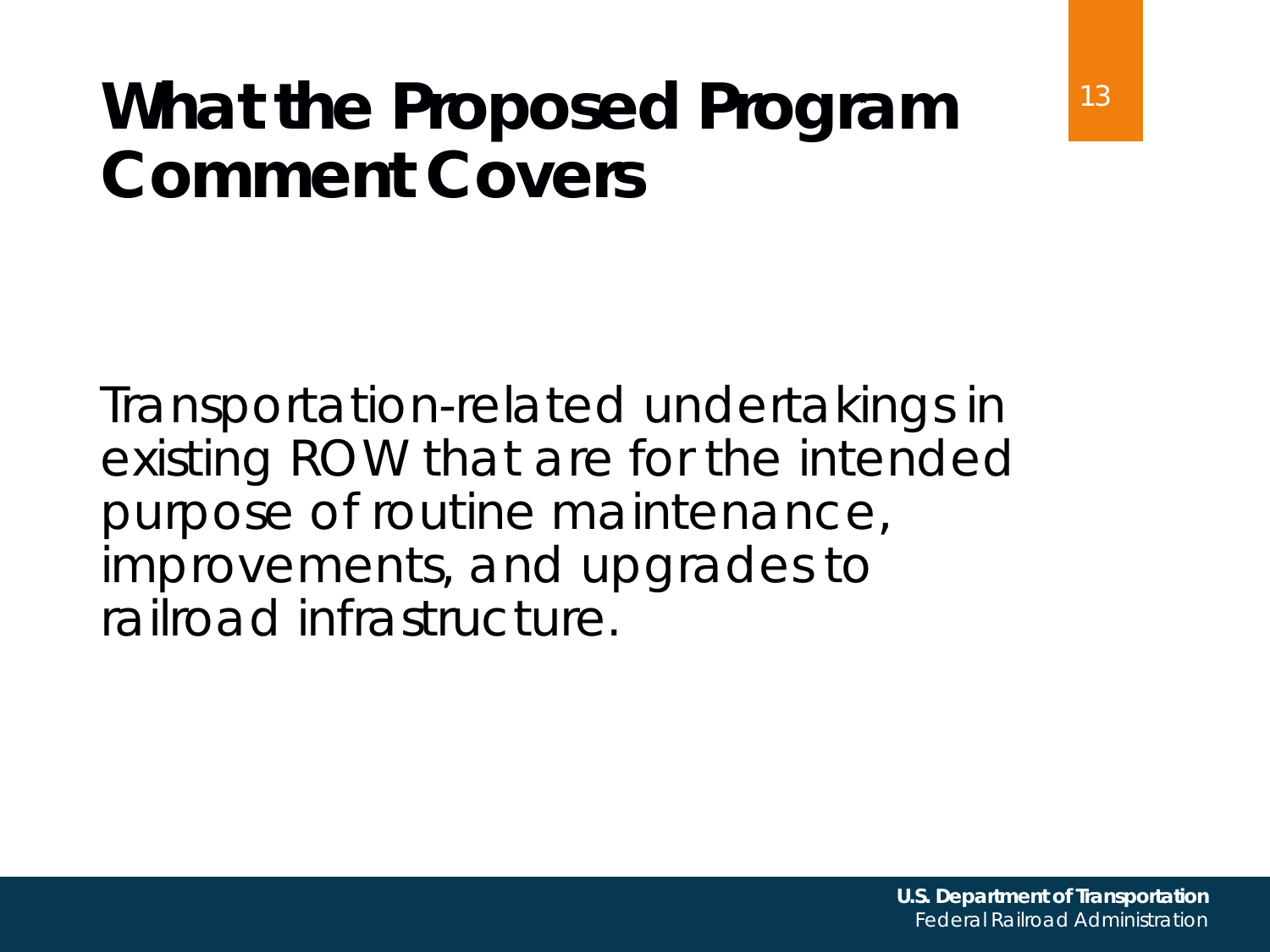#### **What the Proposed Program Comment Does NOT Cover**

- Archaeological sites of any nature, including archaeological remains of former railroad properties and railroad "worker camps"
- **Non-railroad-related buildings and** structures within or adjacent to the ROW
- **Indertakings in ROW on Tribal lands**
- **Effects to properties of religious or cultural** significance to Tribes
- ▶ Construction of a new railroad on new ROW ("greenfield construction")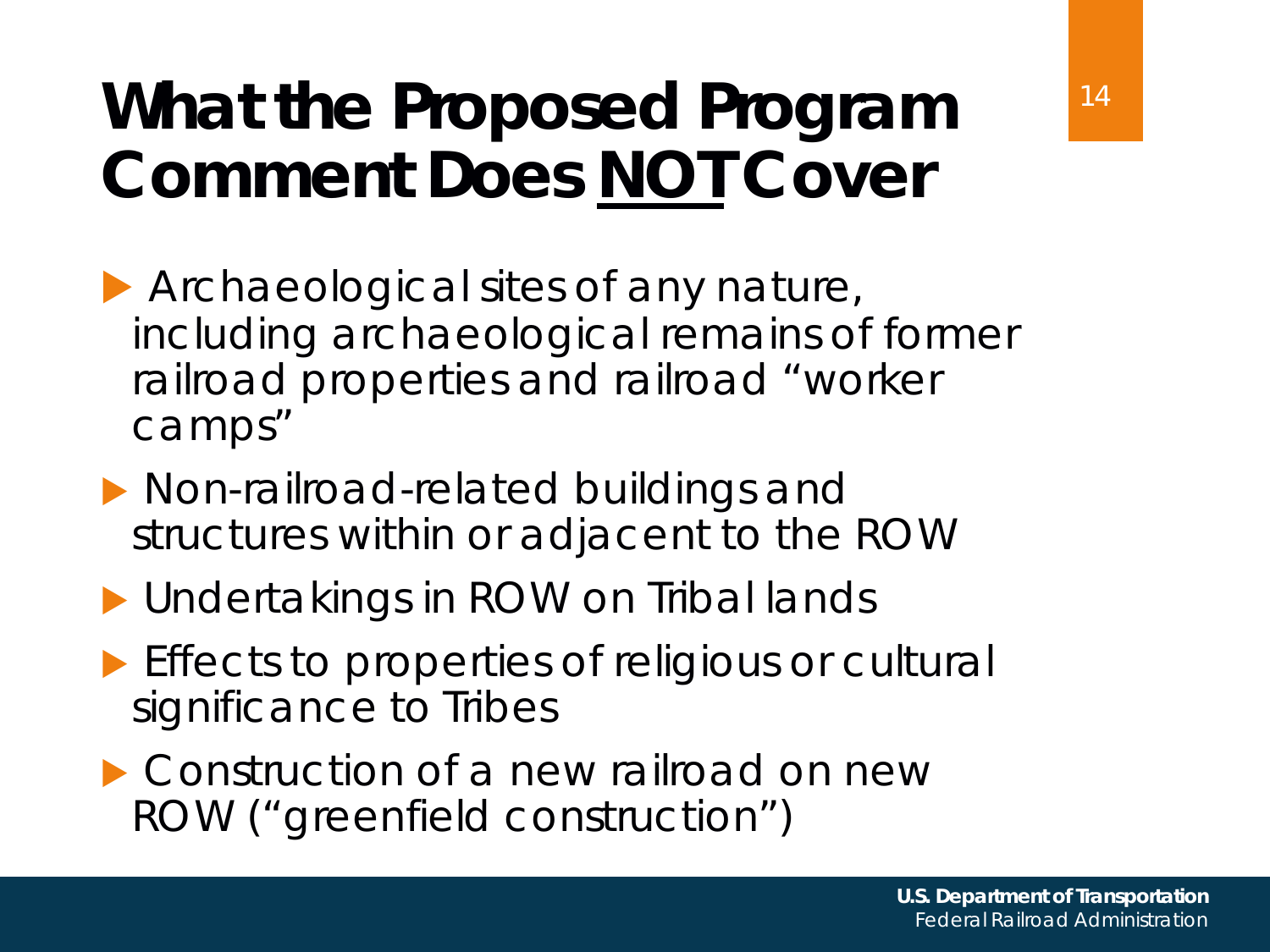# Current Status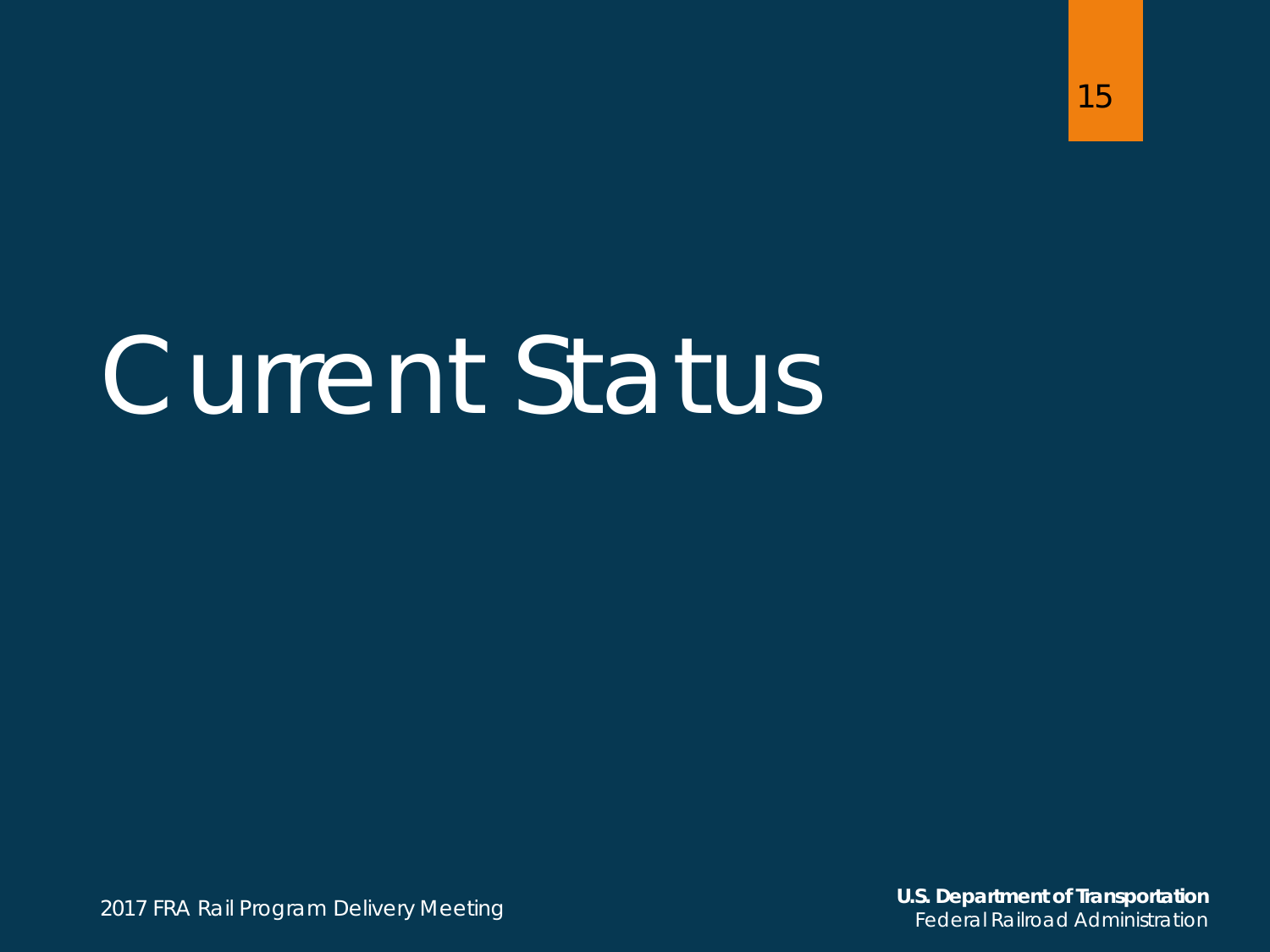#### 16

## **Federal Register Notice**

Draft Program Comment currently available for public review/comment

#### **Friday November 17, 2017 – Friday December 8, 2017.**

https://www.federalregister.gov/docu [ments/2017/11/17/2017-25025/notice](https://www.federalregister.gov/documents/2017/11/17/2017-25025/notice-of-proposed-draft-program-comment-to-exempt-effects-of-transportation-related-undertakings)of-proposed-draft-program-<br>comment-to-exempt-effects-oftransportation-related-undertakings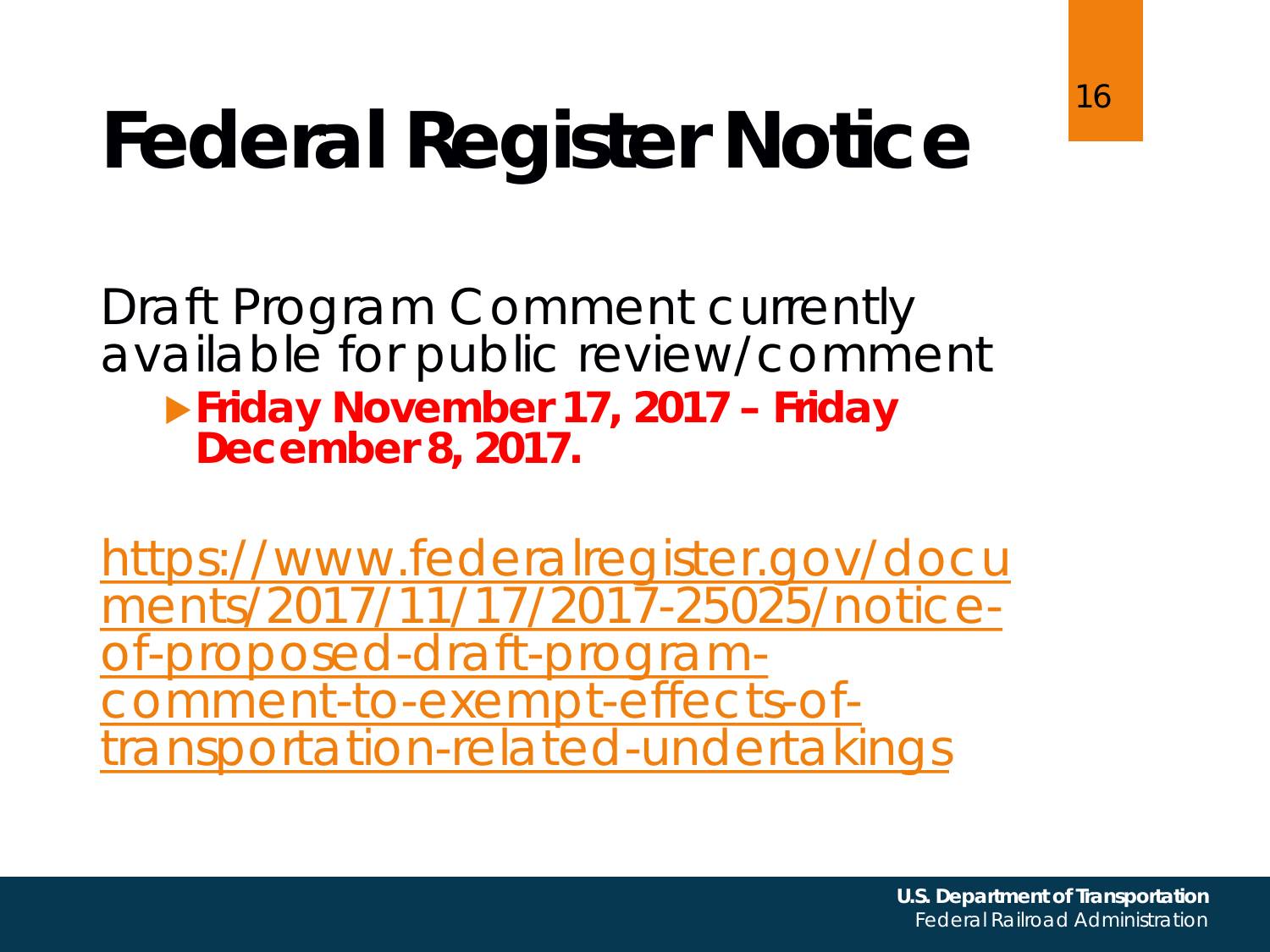## **Next Steps**

USDOT and ACHP adjudicate public comments

 ACHP publishes final Program Comment in the Federal Register mid-January 2018

USDOT and ACHP develop guidance, FAQs, training, etc.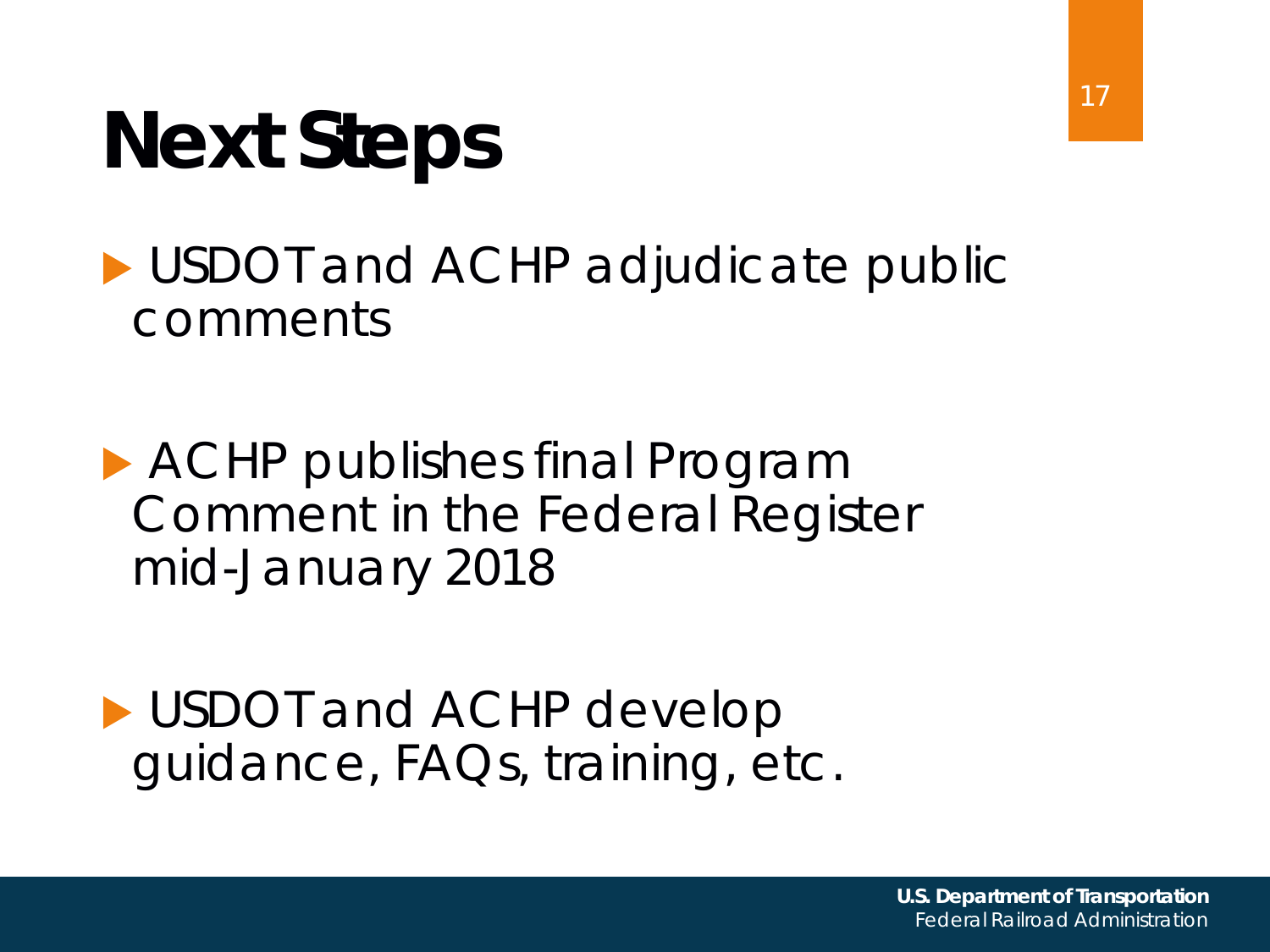## **Effective Date**

**Exempted activities immediately** applicable to transportation-related undertakings in railroad ROW.

**Project Sponsors have option to** pursue property-based approach. **Timeline to complete will be case-by**case.